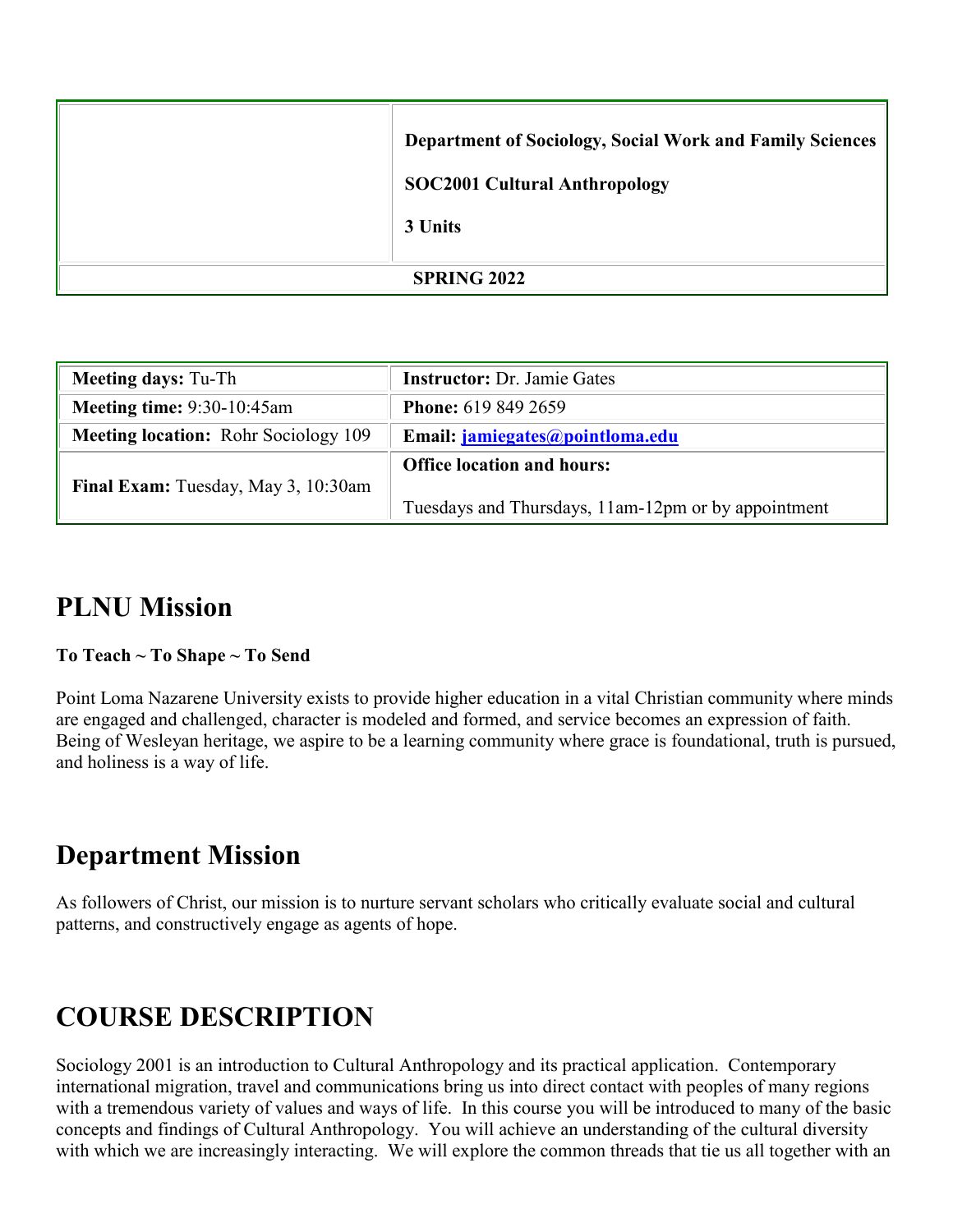emphasis on the comparative study of contemporary cultures. During this course you will learn skills to understand and appreciate the wide array of cultural differences that have developed throughout the world and gain new insights into the patterns and dynamics of your own traditions.

As a student of Cultural Anthropology you will acquire an awareness and knowledge of social and cultural diversity, a comparative perspective on societies and a deeper understanding of diverse social, political and economic systems. The subject of anthropology is no longer limited to the arcane and exotic. Today, medical anthropologists work in hospitals designing patient-care programs for culturally diverse populations and in research institutes tracking disease and risk vectors around the world. The American Bar Association employs anthropologists in its legal research division. Marketing firms hire anthropological consultants to understand US consumption patterns and to test public receptivity to new products. Anthropologists also put their knowledge of cultural diversity to work in museums, publishing houses, development agencies, volunteer organizations, teaching and the social services. Still others pursue graduate degree programs in anthropology and other related disciplines.

This course is one of the components of the **General Education** program at PLNU, *seeking cultural perspectives.* PLNU provides a foundational course of study in the liberal arts informed by the life, death, and resurrection of Jesus Christ. In keeping with the Wesleyan tradition, the curriculum equips students with a broad range of knowledge and skills within and across disciplines to enrich major study, lifelong learning, and vocational service as Christ-like participants in the world's diverse societies and cultures.

# **COURSE GOALS:**

This course has three primary goals. The first is to expose you to the breadth and depth of human socio-cultural variation. The second is for you to develop an introductory understanding of the causes and significance of cultural variation. The third goal is for you to develop practical skills (ideas and behaviors) to engage an increasingly diverse cultural world with greater cross-cultural intelligence/competence. This exposure will come from assigned readings, online discussions and exercises, documentaries and your own research.

# **COURSE LEARNING OUTCOMES**

Upon completion of the course students are expected to be able to:

- 1. Identify and critically evaluate the ideas and behaviors of at least three cultural groups outside of the student's own experience.
- 2. Identify and critically analyze at least three cultural patterns that most influence our own lives
- 3. Contrast three social theories about why and how cultural diversity exists.
- 4. Utilize and evaluate the strengths/weaknesses of more than one ethnographic research skill (e.g. participant observation, event analysis and interviewing)
- 5. Identify and discuss from cross-cultural perspectives at least three critical issues pertaining to key contemporary social conditions and related impacts on historically specific populations and diverse communities
- 6. Demonstrate comprehension of the reading and lecture materials

## **COURSE CREDIT HOUR INFORMATION**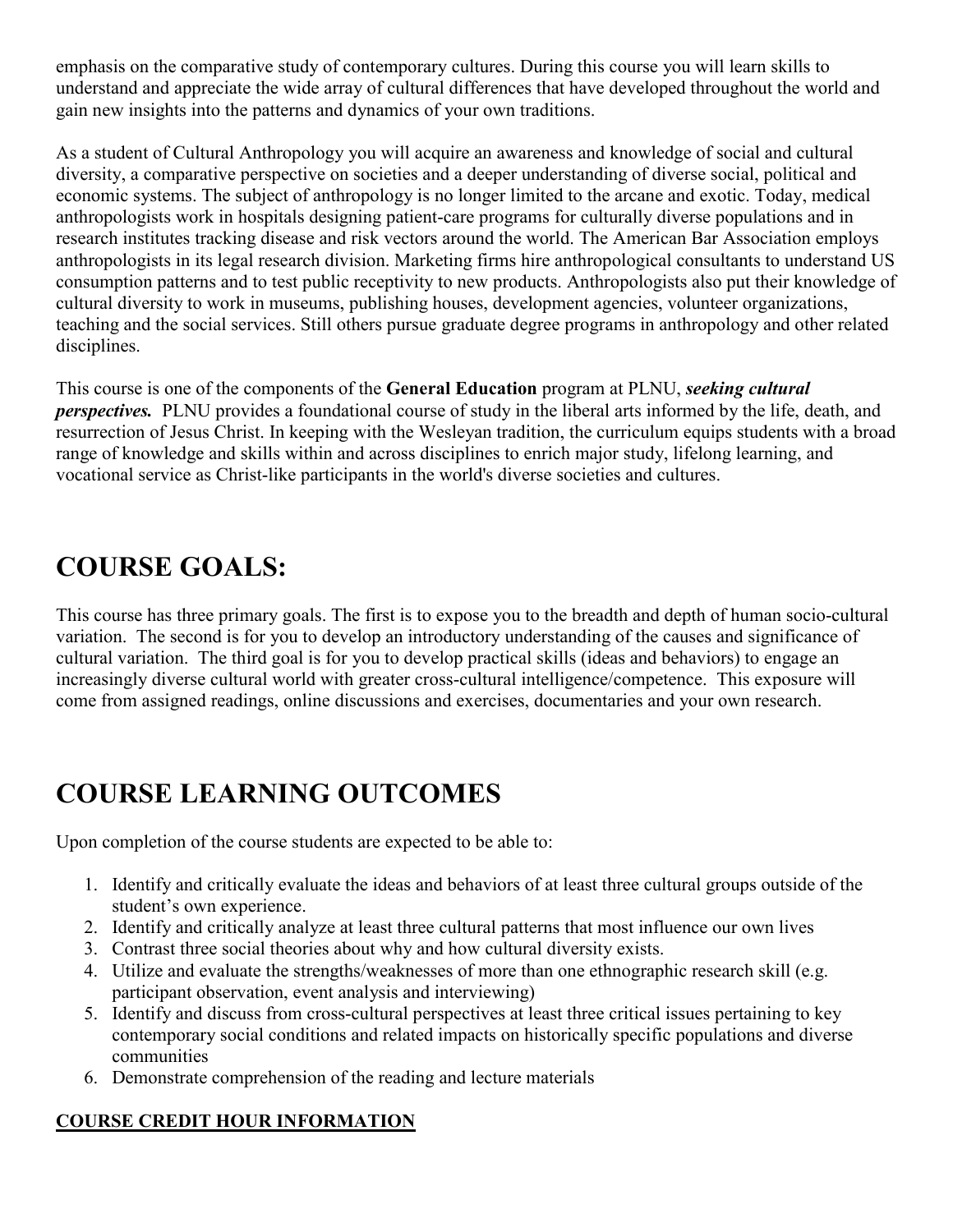In the interest of providing sufficient time to accomplish the stated Course Learning Outcomes, this class meets the PLNU credit hour policy for a 3.0 unit class delivered over 15 weeks. Specific details about how the class meets the credit hour requirement can be provided upon request.

# **COURSE ASSIGNMENTS**

### *Attendance and Participation - 10%*

While we are in a mixed in-person and digital environment, we are working hard maintain the strong benefits of learning in community. In university surveys, students by far prefer learning in community (even if it has to be on Zoom). The general expectation is that everyone will attend and fully participate in the synchronous class sessions we have during the semester. Special accommodation can be made for those with extenuating circumstances, but all effort should be made to join us for these synchronous sessions. Full participation in the online components of the course is also expected, but the grade for that participation is capture in each of those assignments.

See the PLNU Attendance Policy below.

### *Module Assignments (Read, View, Do) - 10%*

There are numerous interactive online exercises of various lengths in each module that help to build knowledge and skill for the subject at hand. You will often be in discussion with one another, debating a certain topic, reacting to multimedia prompts and the like. Your colleagues are depending on your full participation for a high quality learning environment, and you are dependent on theirs. These exercises are core to your learning. The quality of your individual learning and the quality of learning from one another as a class depends on your full participation in these Module Assignments.

### *Ethnographic Experience Reflections - 20%*

Reflections on two Ethnographic Experiences serve as the *signature assignment* for this course and both are required of each student. This is called the *signature assignment* because it is designed to see if you can put the ideas and principles you are learning in this class to use in a practical setting common in the discipline. Ideally, you would be sent out to immerse yourself in two mini cross-cultural experiences, like attending a pray service at a local mosque, taking West African drum lessons at the World Beat Center in Balboa Park or learning how to make lumpia from a Filipina chef at a local restaurant. These experiences will have to wait until the post-Covid era. As a safer substitute, you will be doing two sets of Ethnographic Interviews, one with a stranger, and one set with three members of your family. You will take field notes during each experience, interview key cultural consultants and do background research in professional social science peer reviewed journals.

### **Read the Guide to Ethnographic Experience Reflections thoroughly before starting the** *Ethnographic Experience Reflections***.**

**For more detailed assistance in preparing for your interviews, use the resources found in Prepping for Ethnographic Interviews**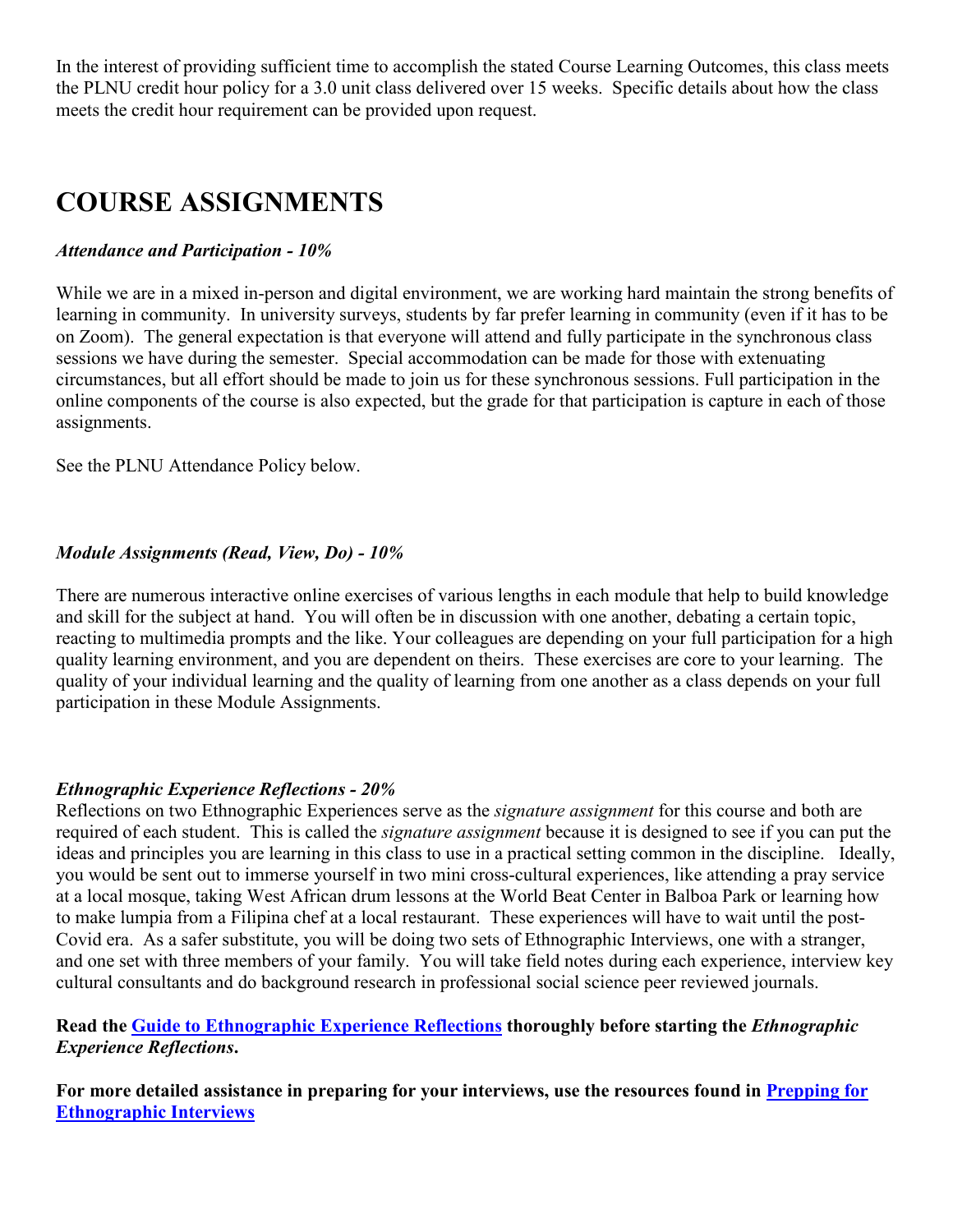## **Ethnographic Experience Reflection 1:**

- Ethnographic Experience Plan 1 | Ethnographic Interview with a Stranger
- Ethnographic Experience Reflection 1 | Ethnographic Interview with a Stranger

Interview a stranger, someone you've never met and wouldn't know if you had not been introduced to them by someone else. For purposes of this assignment, the goal is to find someone who has been raised (socialized, enculturated) in a completely different social environment than you have been. To narrow it down a bit, choose your interviewee from ONE of the following three options:

1.

- 1.
- 1. A stranger who was raised in and currently lives in another country where English is not their first language.
- 2. A stranger who lives in the US but was raised speaking a language other than English as their first language.
- 3. A stranger who is strongly loyal to a political party/identity opposite from the one you were raised to be loyal to. (Choose this option only if your family leans strongly into one political party/identity and you can identify a stranger who leans heavily into a political party/identity to which your family has been opposed.)

Your task is to have a *minimum of an hour long structured ethnographic interview* with this stranger with the following goals:

•

o

- To gain experience in structuring an ethnographic interview schedule:
- To gain experience practicing interviewing and listening skills:
- To practice taking ethnographic field notes
- To articulate cultural similarities and differences in ethnographic perspective:
	- Your otherness to one another, i.e. 2-3 cultural ideas and their associated practices that you and your cultural upbringing did not prepare you for understanding or participating in.
	- Your similarity to one another where you didn't expect it, i.e 1-2 culturally conditioned sets of ideas and their associated behaviors that this stranger practice

Select from the following Ethnographic Interview questions (and add your own) to make up your Ethnographic Interview Schedule: Ethnographic-Interview-Questions Remember to review the resources in Prepping for Ethnographic Interviews before you embark on your first interview.

## **Ethnographic Experience Reflection 2:**

- Ethnographic Experience Plan 2 |Auto-Ethnography Plan
- Ethnographic Experience Reflection 2 |Auto-Ethnography the Intersection of race/ethnicity and social class in our upbringing

Interview at least three members of your extended family, at least one of each from three different generations (your generation, your parents' generation and your grandparents' generation, if possible) as your key cultural consultants.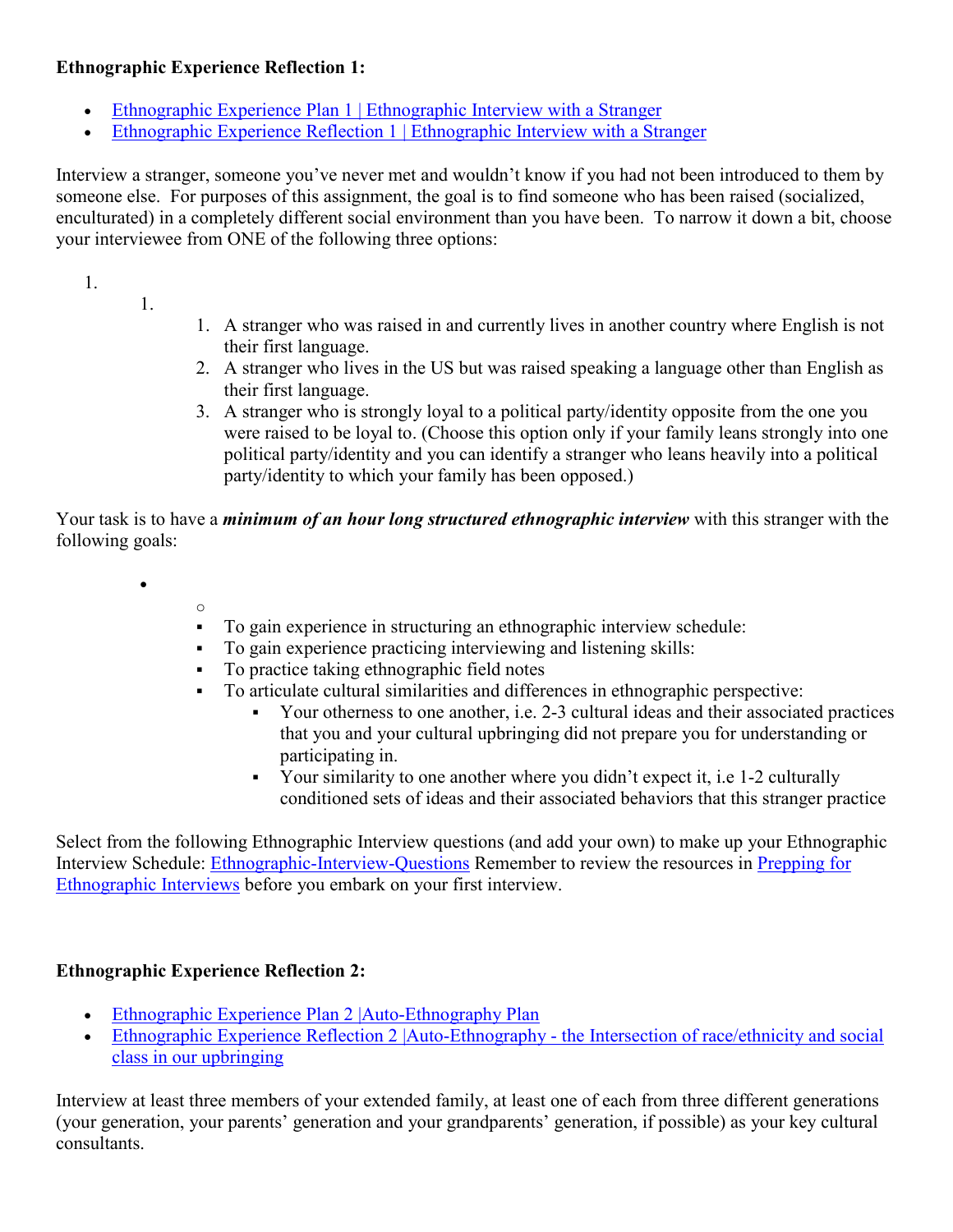Field notes, evidence, annotated bibliography still apply.

The focus of your Auto-ethnography should be on how and why you have been socialized by your particular upbringing to think the way you do about the intersection of Race/ethnicity and Social Class

Interview family members about the transmission of intergenerational wealth and capital. Find peer reviewed social science journal articles that help you interpret what you learn from your family. **Trace your families' intergenerational wealth and capital transmission, and the connections to the ways social class and race/ethnicity intersect. Sample questions to explore for interviewing family members are listed in the assignment link.**

**Remember to review the resources in Prepping for Ethnographic Interviews before you embark on your first interview.**

Each Cross-Cultural Experience Reflection must include:

- o • An initial plan for your cross-cultural experience (worth 10%)
- A Cross-Cultural Experience Reflection paper that includes the following main components (worth 90%):
- 1.
- 1.

1.

•

- 1. A Title Page
- 2. A 3-4 page (Interview with a Stranger) or 4-5 page (Auto-Ethnography) reflection using culturally significant insights, drawn from the different lessons in the course, demonstrating your ability to use the concepts and perspectives learned from the course.
- 3. An [annotated bibliography](https://guides.library.cornell.edu/annotatedbibliography) with two sources *from peer reviewed academic social science journal articles*.
	- Both of these annotated sources are also to be quoted in the reflection to shed a professional light on one or two of the cultural phenomena written about in the reflection.
	- See the Guide for more instructions on the annotated bibliography.
- 4. Physical evidence of your participation (e.g. brochures, event program, digital pictures/video, screen shots, etc.). Include a digital copy on a separate page with your submission.
- 5. A copy of your field notes.
	- A minimum of 2 full pages of field notes are required; more is better.
	- Notes should be divided into "Descriptive" and "Interpretive" sections to distinguish direct observation from the observer's interpretation of the observation/interaction.

See the Guide to Ethnographic Experience Reflections for specific requirements.

See the Ethnographic Experience Reflection Rubric attached to each assignment to see how this assignment will be graded.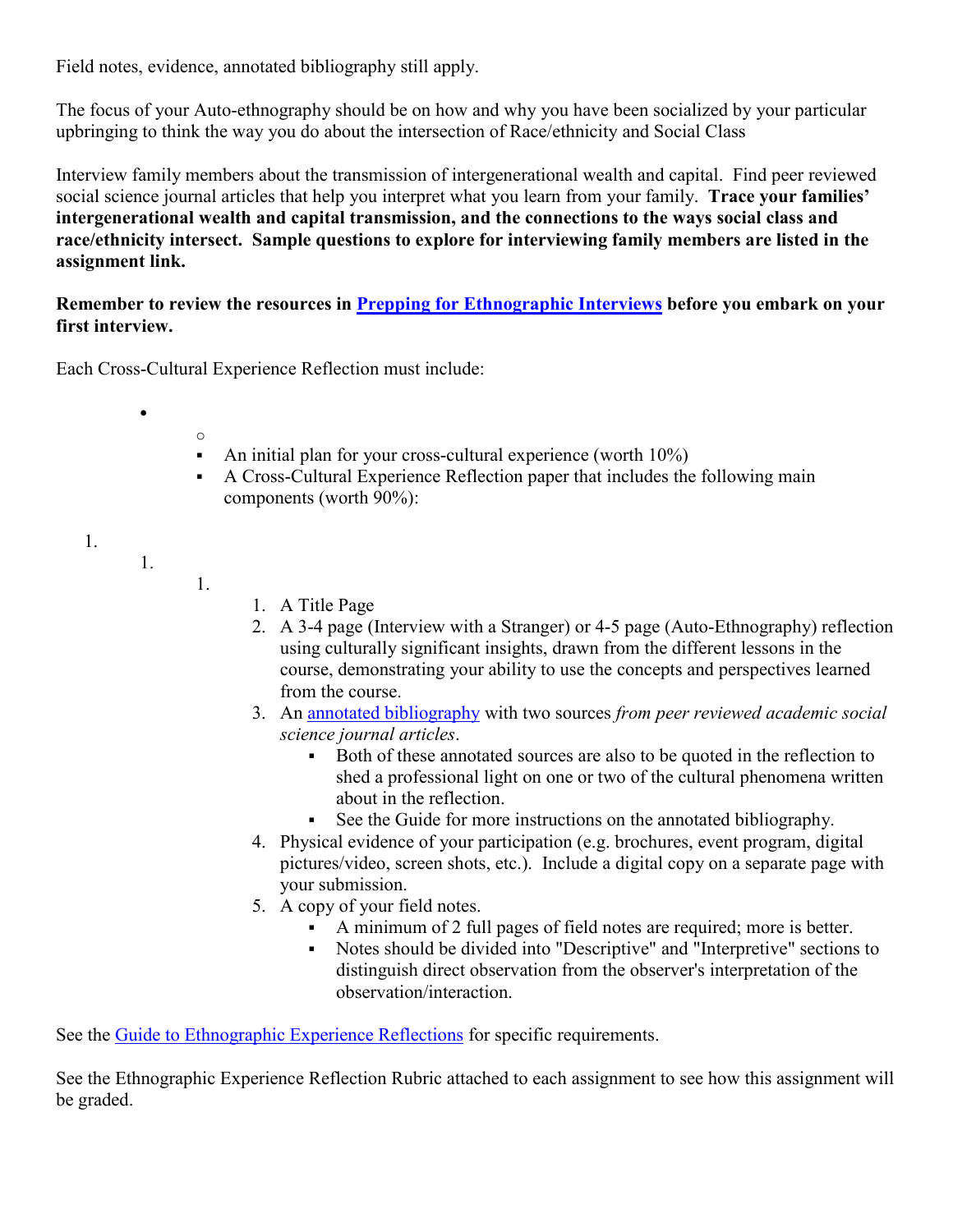See this strong example of a Cross-Cultural Experience Reflection and model its format and quality. This is an exemplary model of all 4 components (Reflection, Annotated Bibliography, Evidence and Field Notes) and the format (APA in-text citation and bibliography) for your submission.

### *Ethnographic Film Notes and Discussion - 30%*

You'll be required to watch three ethnographic films during this course (100 points each). These films provide an alternative genre in which to learn about key concepts from this course and to gain some exposure to particular contexts in which these concepts are embodied. A guide for reflection on each of the films is available. Students must use the guides to take reflective notes on each film and use these notes for a discussion with the rest of the class. Notes should be submitted online and will be graded for their thoroughness and quality.

### *Exams - 30%*

Two midterms and a final will assist you in reviewing and retaining key information from the assigned reading, class lectures, discussions and other assignments (100 points each). The format for the exams will test a broad range of learning styles. Tests may include, but are not limited to, the following: multiple choice, matching, fill in the blank, true/false and short essay questions. Each student must take all exams.

### *Extra Credit*

Students can earn up to 3% toward their final grade with extra credit. Extra credit is designed to give students additional opportunities to reflect on the concepts raised in the course.

- 1. Students can attend approved events that relate to the content of the course and reflect on the significance of this event in relation to what we are learning in the course. The professor must approve these events for it to count as extra credit. Students will be required to write a two to three page reflection that effectively incorporates key concepts from this course in their reflection. Extra Credit reflections are due by the last day of classes for the semester. Students may take advantage of up to four of these opportunities during the semester at 50 points each for a maximum of 3% to be added to your final grade.
- 2. Students can complete additional Assignments made available by the professor for Extra Credit along the way. Students will be required to write a two to three page reflection that effectively incorporates key concepts from this course in their reflection. Extra Credit reflections are due by the last day of classes for the semester. Students may take advantage of up to four of these opportunities during the semester at 50 points each for a maximum of 3% to be added to your final grade.

**NOTE:** Extra credit for this course is uploaded to Canvas but will be calculated independent of the Canvas Grading system and added at the end before turning in grades to Workday.

Extra Credit 1 Extra Credit 2 Extra Credit 3 Extra Credit 4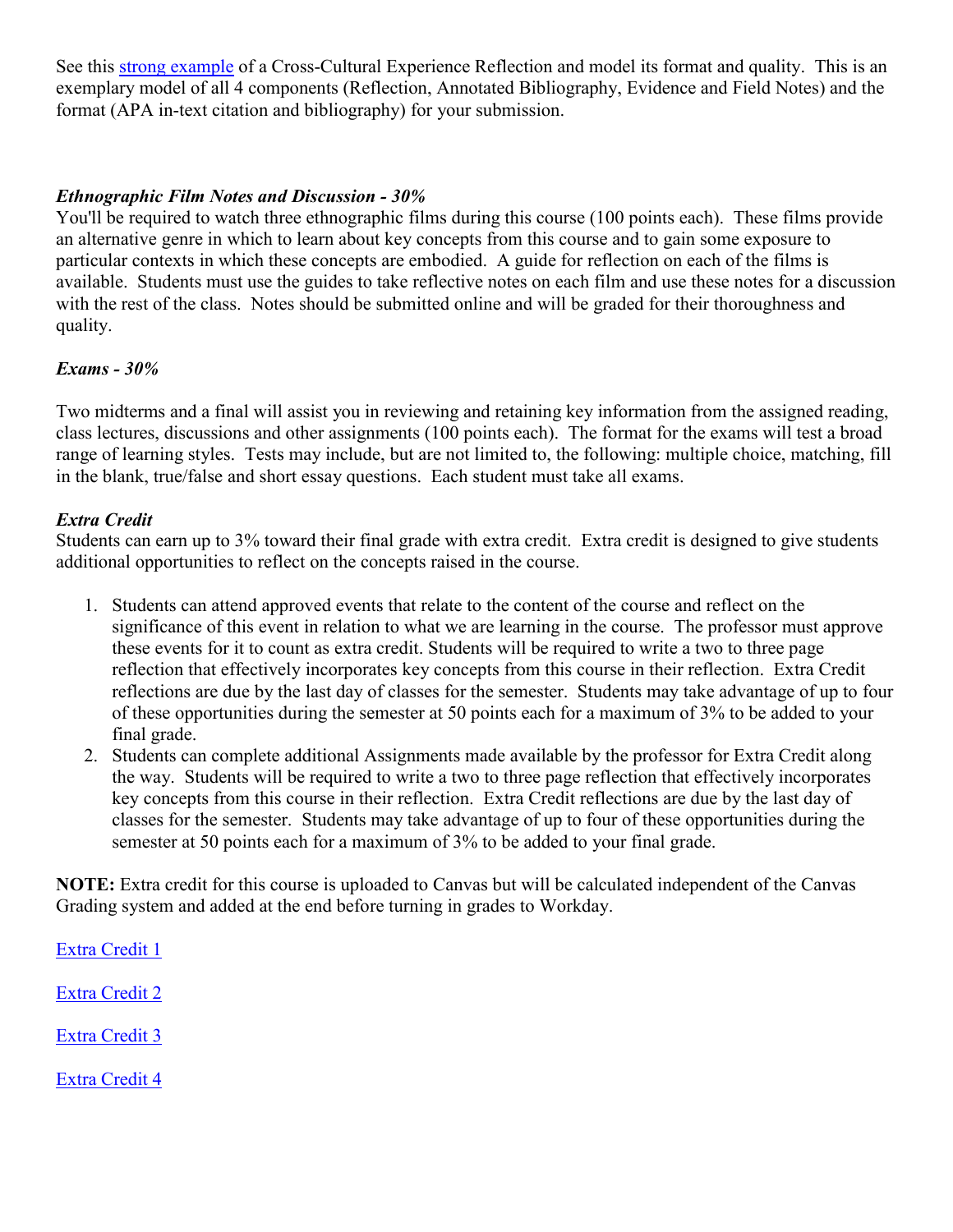# **REQUIRED TEXTS**

- 1. DeVita, Philip (2000). [Stumbling Toward Truth: Anthropologists at Work.](https://www.waveland.com/browse.php?t=169) Long Grove, IL: Waveland [Press.](https://www.waveland.com/browse.php?t=169)
- 2. [Perspectives: An Open Introduction to Cultural Anthropology, 2nd Edition](https://perspectives.pressbooks.com/) by Nina Brown, Thomas McIlwraith, Laura Tubelle de González is licensed under a [Creative Commons Attribution-](https://creativecommons.org/licenses/by-nc/4.0/)[NonCommercial 4.0 International License,](https://creativecommons.org/licenses/by-nc/4.0/) except where otherwise noted.

Additional readings from various sources will be required throughout the semester as assigned. All reading except for the texts above will be available on the course eclass site.

# **American Psychological Association Style (APA)**

Academic writing is a disciplined way of writing designed to speak clearly and concisely to a community of scholars with an agreed upon style of writing. Disciplines differ in their writing conventions, and as you learn to speak and write from different perspectives, you learn the conventions of those perspectives. As practice in learning how to write using conventions unique to a particular discipline, publisher or employer, this course requires you to use the American Psychological Association's professional Style Guide. As with any publisher or employer that will require you to morph your writing style to their conventions, be sure to use APA citation style in your lists of citations as well as in the body of your text.

[APA Style Guide](http://www.apastyle.org/)

# **ASSESSMENT AND GRADING**

### **Course Requirements:**

General requirements include:

- 1. Comprehensive reading and viewing of texts and assigned materials.
- 2. Active participation in online discussions and activities.

3. Demonstration of the ability to apply foundational knowledge and principles to contemporary social circumstances.

4. Successful and timely completion of assignments, course projects and exams.

### **Course Grading System:**

|                              |     | <b>Grade Determination</b> |
|------------------------------|-----|----------------------------|
| Attendance and Participation | 100 |                            |
| Participation in class       |     | $ $ (Percentage):          |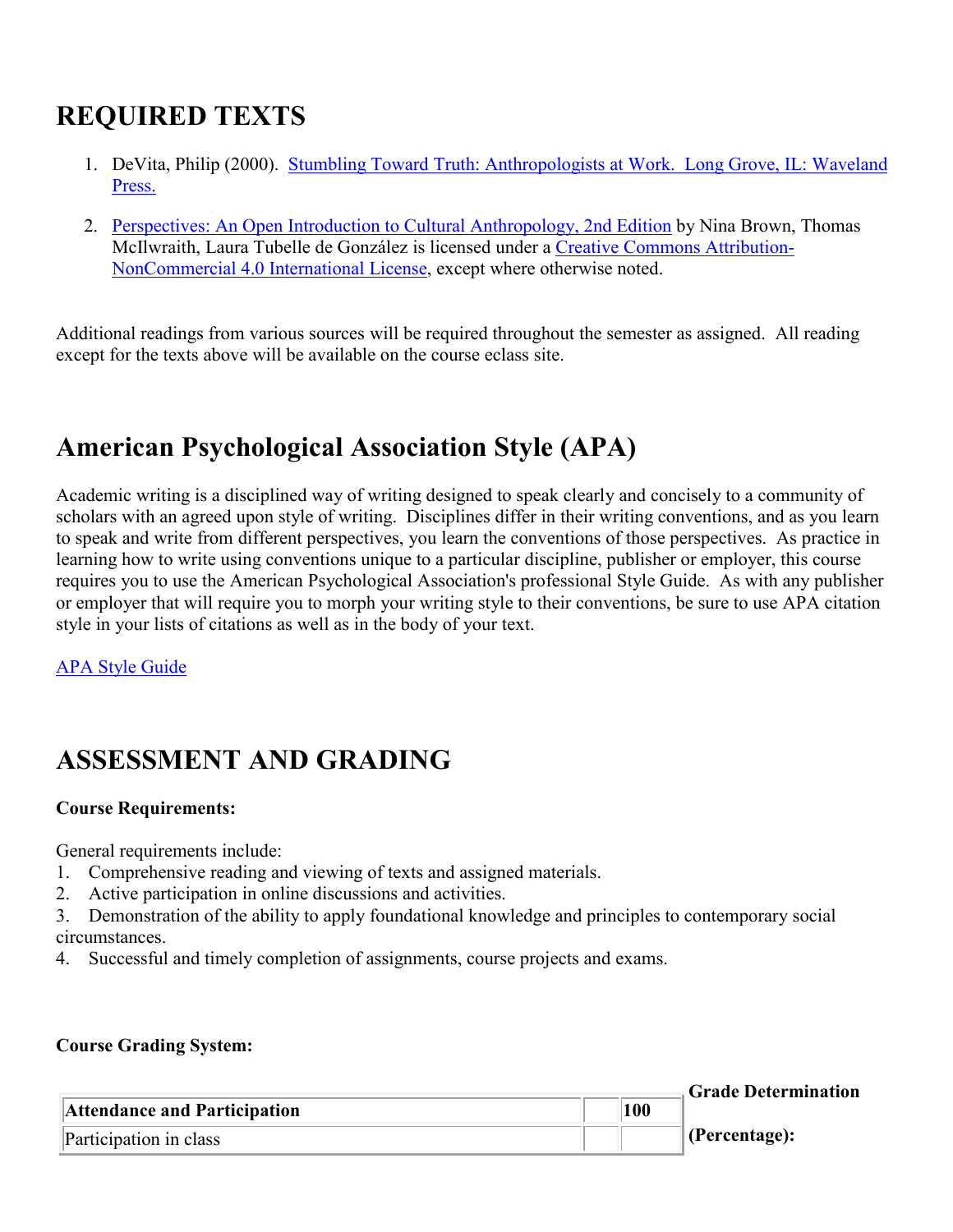| <b>Module Assignments and Course Participation</b>               |     | 100    |
|------------------------------------------------------------------|-----|--------|
| Participation in asynchronous online discussions and assignments |     |        |
| <b>Cross-Cultural Experience Reflections</b>                     |     | 200    |
| Cross-Cultural Experience plans (2 x 10 points each)             | 20  |        |
| Cross-Cultural Experience Reflections (2 x 90 points each)       | 180 |        |
| <b>Ethnographic Films and Discussions</b>                        |     | 300    |
| Film Notes (3 x 25 points each)                                  | 75  |        |
| Discussions $(3 \times 75)$ points each)                         | 225 |        |
| <b>Exams</b>                                                     |     | 300    |
| Midterms (2 x 100 points each)                                   | 200 |        |
| Final $(100)$                                                    | 100 |        |
|                                                                  |     |        |
| <b>Total</b>                                                     |     | 1000   |
|                                                                  |     |        |
| <i>Extra Credit</i> (200 points possible)                        |     | (200)  |
| Total including full extra credit                                |     | (1200) |

## **LATE POLICY**

All assignments are expected to be turned in by the scheduled due dates for full credit. Assignments turned in after the due date will lose 10% per day after the assigned due date and time. Late days are counted in 24-hour periods. for example, when an assignment is due at 11:59pm on Tuesdays, submitting between 12am and 11:59pm on the Wednesday that follows is considered one day late, and so on.

You are given 3 self-granted extensions which you can use to give yourself extra time without penalty. You may use all three days on one assignment, or a day each on up to three separate assignments. Choose these extensions wisely, as instructor-granted extensions are only considered after all grace days are used and only given in highly exceptional situations. You will need to contact the professor in person if requesting this extra level of extension. Students often go to great lengths to meet deadlines and conserve self-granted extension days: pull all-nighters, ignore other classes, miss events they wanted to attend, work when feeling poorly, submit unpolished assignments, or even cancel key time with friends and family. It would not be respectful of their efforts to hand out extra days to students who were less committed to meeting deadlines or not as cautious in conserving grace days. If asking for an instructor-granted extension, you will be expected to legitimize how all of your grace days were used, and make a compelling case for additional accommodation beyond the grace days everyone else receives. We use this information to find an appropriate balance between providing relief to you and maintaining fairness to others.

Remember, late work handed in when you have run out of self-granted extensions is discounted 10 % per day late.

(ideas in this late policy borrowed from Stanford, [https://stanford.edu/class/ee365/late.html\)](https://stanford.edu/class/ee365/late.html)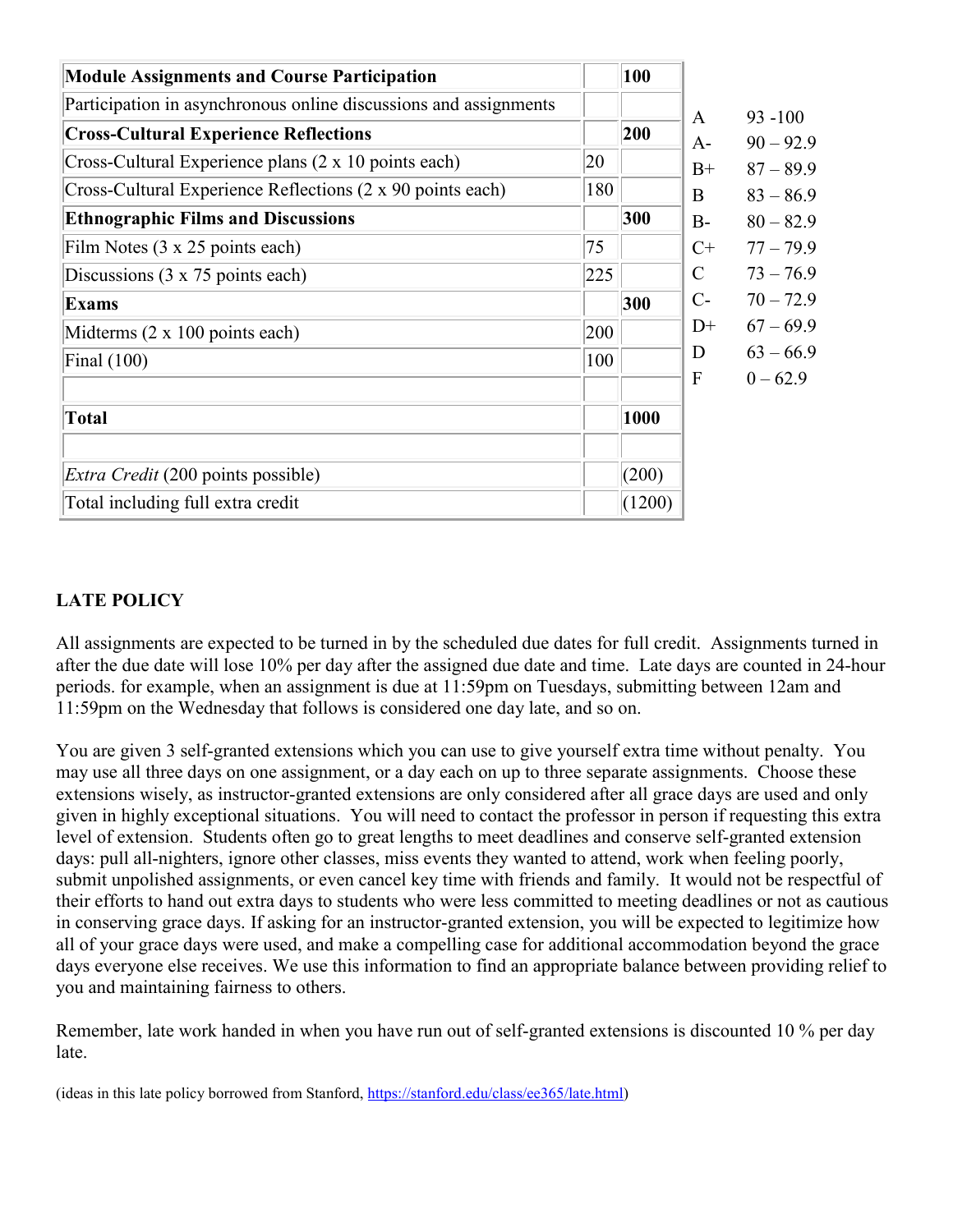## **STATE AUTHORIZATION**

State authorization is a formal determination by a state that Point Loma Nazarene University is approved to conduct activities regulated by that state. In certain states outside California, Point Loma Nazarene University is not authorized to enroll online (distance education) students. If a student moves to another state after admission to the program and/or enrollment in an online course, continuation within the program and/or course will depend on whether Point Loma Nazarene University is authorized to offer distance education courses in that state. It is the student's responsibility to notify the institution of any change in his or her physical location. Refer to the map on **[State Authorization](https://www.pointloma.edu/offices/office-institutional-effectiveness-research/disclosures)** to view which states allow online (distance education) outside of California.

### **PLNU COPYRIGHT POLICY**

Point Loma Nazarene University, as a non-profit educational institution, is entitled by law to use materials protected by the US Copyright Act for classroom education. Any use of those materials outside the class may violate the law.

### **PLNU ACADEMIC HONESTY POLICY**

Students should demonstrate academic honesty by doing original work and by giving appropriate credit to the ideas of others. Academic dishonesty is the act of presenting information, ideas, and/or concepts as one's own when in reality they are the results of another person's creativity and effort. A faculty member who believes a situation involving academic dishonesty has been detected may assign a failing grade for that assignment or examination, or, depending on the seriousness of the offense, for the course. Faculty should follow and students may appeal using the procedure in the university Catalog. See [Academic Policies.](http://catalog.pointloma.edu/content.php?catoid=18&navoid=1278) for definitions of kinds of academic dishonesty and for further policy information.

### **PLNU ACADEMIC ACCOMMODATIONS POLICY**

While all students are expected to meet the minimum standards for completion of this course as established by the instructor, students with disabilities may require academic adjustments, modifications or auxiliary aids/services. At Point Loma Nazarene University (PLNU), these students are requested to register with the Disability Resource Center (DRC), located in the Bond Academic Center. [\(DRC@pointloma.edu\)](https://mail.google.com/mail/?view=cm&fs=1&tf=1&to=DRC@pointloma.edu) or 619-849-2486). The DRC's policies and procedures for assisting such students in the development of an appropriate academic adjustment plan (AP) allows PLNU to comply with Section 504 of the Rehabilitation Act and the Americans with Disabilities Act. Section 504 (a) prohibits discrimination against students with special needs and guarantees all qualified students equal access to and benefits of PLNU programs and activities. After the student files the required documentation, the DRC, in conjunction with the student, will develop an AP to meet that student's specific learning needs. The DRC will thereafter email the student's AP to all faculty who teach courses in which the student is enrolled each semester. The AP must be implemented in all such courses.

If students do not wish to avail themselves of some or all of the elements of their AP in a particular course, it is the responsibility of those students to notify their professor in that course. PLNU highly recommends that DRC students speak with their professors during the first two weeks of each semester about the applicability of their AP in that particular course and/or if they do not desire to take advantage of some or all of the elements of their AP in that course.

### **PLNU ATTENDANCE AND PARTICIPATION POLICY**

Regular and punctual attendance at all synchronous class sessions is considered essential to optimum academic achievement. If the student is absent for more than 10 percent of class sessions (virtual or face-to-face), the faculty member will issue a written warning of de-enrollment. If the absences exceed 20 percent, the student